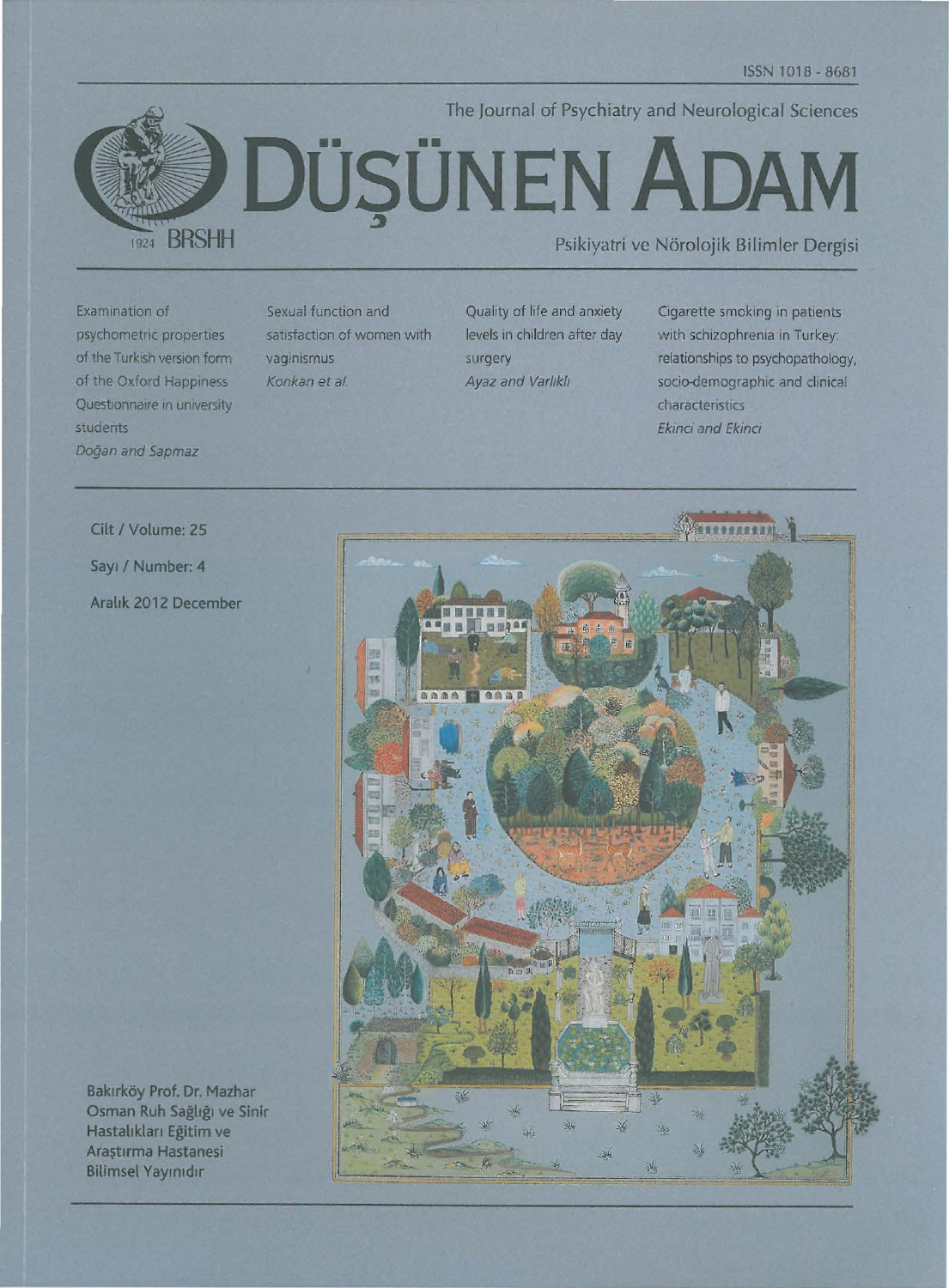The Journal of Psychiatry and Neurological Sciences



Cilt / Volume: 25 Sayı / Number: 4 Aralık 2012 December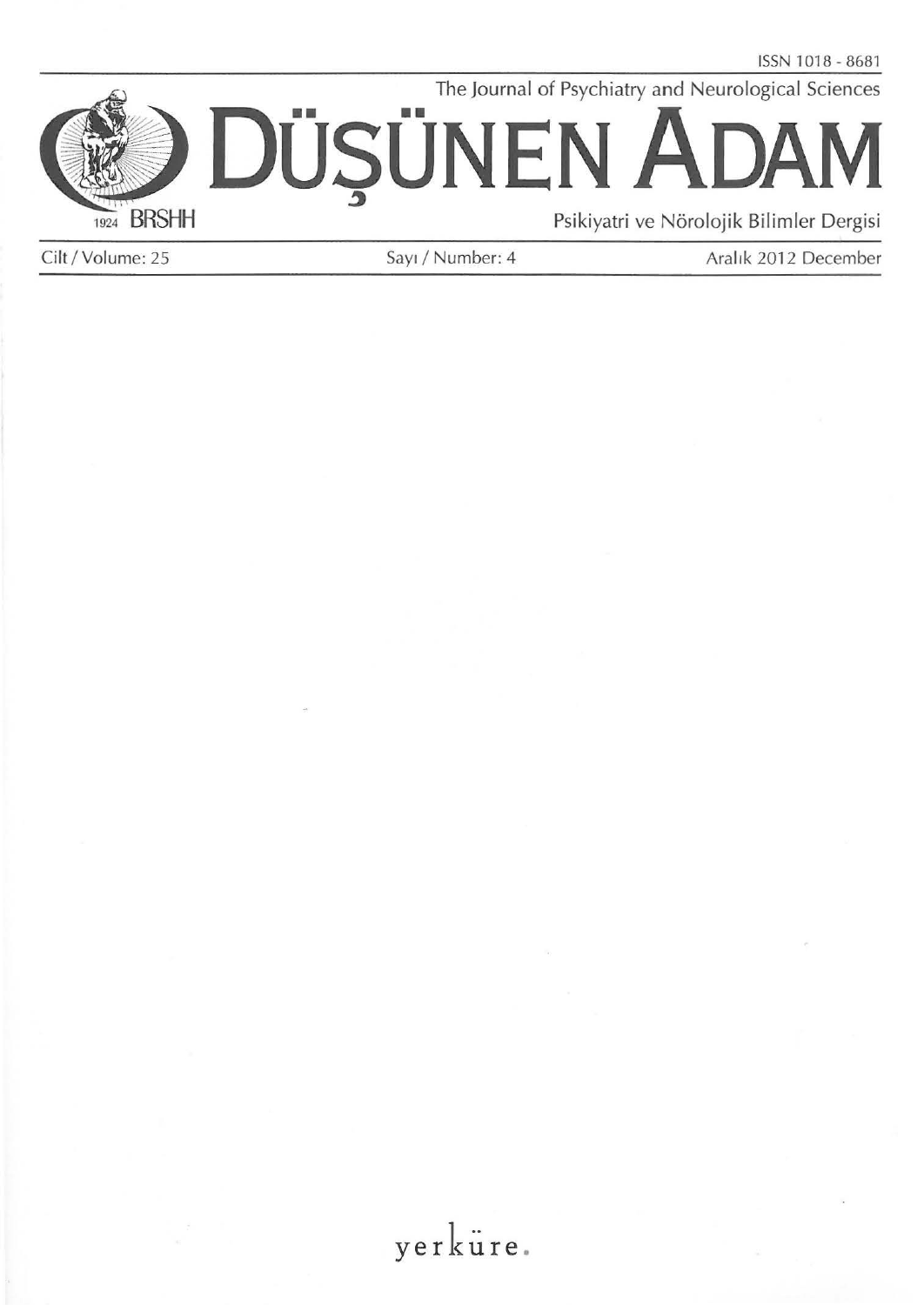Düşünen Adam Psikiyatri ve Nörolojik Bilimler Dergisi Scopus, Embase, EBSCO Academic Search Complete, EBSCO TOC Premier, CINAHL, CIRRIE, Index Copernicus, Cabell's Directory. ProOuest Academic Research Library, DOA), Summon Serial Solutions, Ulrich's Database, Open )-Gate, ScopeMed, Turkiye Aaf Dizini, Turk Psikiyatri Dizini, Turk Medline ve TOBiTAK Turk T1p Dizini kapsammdad1r.

*Du§ullw Adam The journal of Psychiatry and Neurological Sciences is included in the Scopus, Embase, EBSCO Academic Search Complete, EBSCO TOC Premier,*  CINAHL, CIRRIE, Index Copernicus, Cabell's Directory, ProQuest Academic Research Library, DOAJ, Summon Serial Solutions, Ulrich's Database, Open J-Gate, *ScopeMed, Türkiye Citation Index, Turkish Psychiatry Index, Türk Medline and TUBITAK's Turkish Medical Index.* 

€9

Bu yayında ISO 9706: 1994 uluslararası standartlarına uygun olarak asitsiz kağıt kullanılmıştır.

*This publication is printed on acid-free paper that meets the international standart ISO 9706: 1994 (Requirements for Permanence).* 

www.dusunenadamdergisi.org / ISSN: 1018-8681 (Print edition) / ISSN: 1309-5749 (Electronic edition)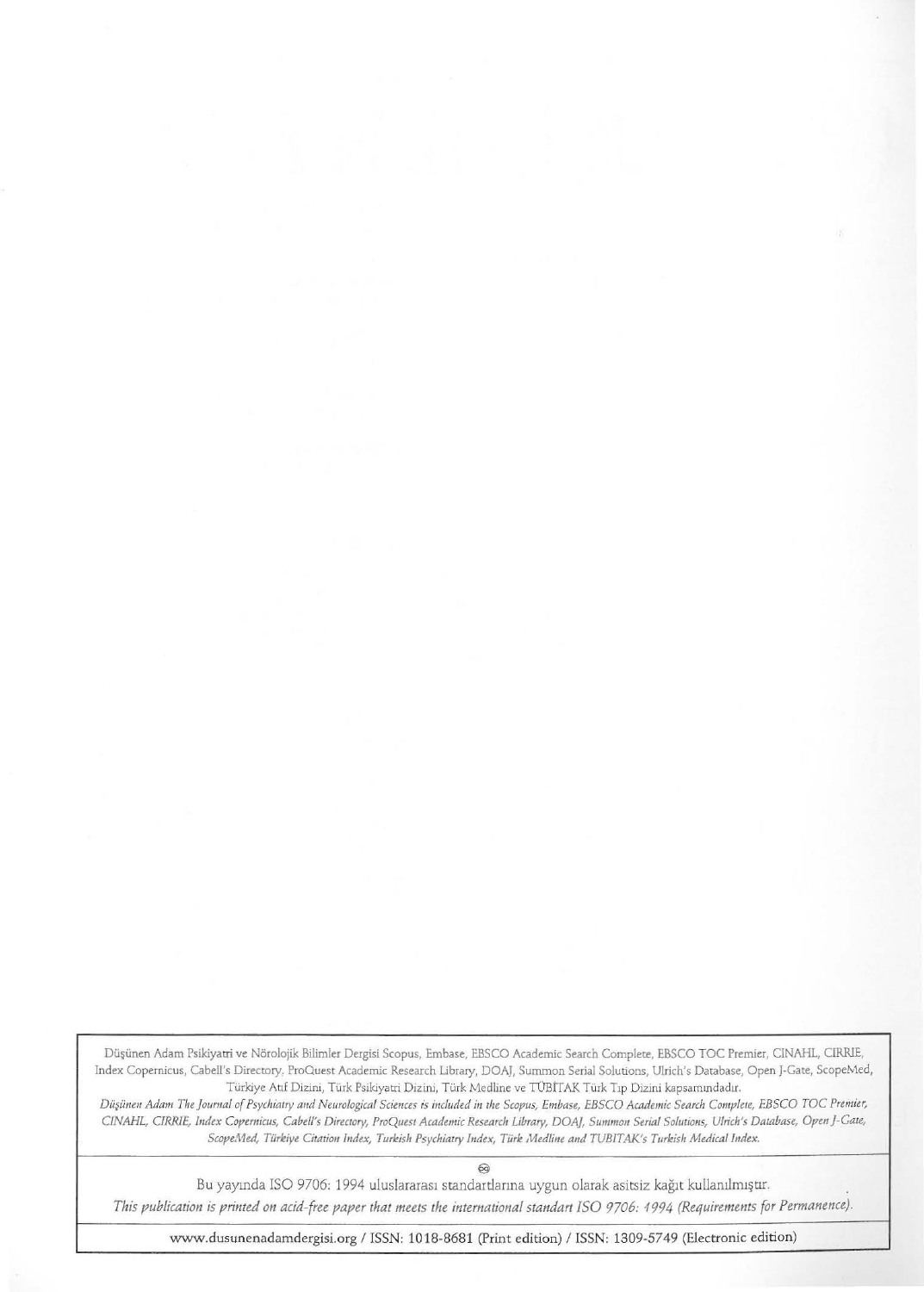The Journal of Psychiatry and Neurological Sciences

# **DOSONEN**  ., **ADAM BRSHH** Psikiyatri ve Nörolojik Bilimler Dergisi 1924

Cilt / Volume: 25 Sayı / Number: 4 Aralık 2012 December

Bas Yayın Yönetmeni / Editor-in-Chief Cüneyt Evren, M.D., (İstanbul, Turkey)

Yayın Yönetmenleri / Editors

Nihat Alpay, M.D., (istanbul, Turkey) Baki Arpacı, M.D., (İstanbul, Turkey)

#### Yardımcı Yayın Yönetmenleri / Associate Editors

Kürşat Altınbaş, M.D., (Çanakkale, Turkey) Yavuz Altunkaynak, M.D., (İstanbul, Turkey) Murat Erkıran, M.D., (İstanbul, Turkey) Çağatay Karşıdağ, M.D., (İstanbul, Turkey) Suat Küçükgöncü, M.D., (Erzurum, Turkey) Ejder Yıldırım, M.D., (İstanbul, Turkey)

İstatistik Editörü / Editor for Statistics Serhat Çıtak, M.D., Ph.D., (İstanbul, Turkey)

Dil Editörü / Linguistic Editor Samet Köse, M.D., (Nashville TN, USA)

Türkçe Dil Düzeltmeni / Turkish Language Redactor Alp Aker, M.D., (istanbul, Turkey)

İngilizce Dil Düzeltmeni / English Language Redactor Osman Ciğeroğlu, M.D., (İstanbul, Turkey)

## Uluslararası Danışma Kurulu / International Advisory Board

Amit Bar-Or, M.D., (Montreal, Canada) James Bell, M.D., (London, England) Sumru Bilge-Johnson, M.D., (Akron, OH, USA) Istvan Bitter, M.D., Ph.D., (Budapest, Hungary) Wim Van Den Brink, M.D., (Amsterdam, The Netherlands) Martin Brüne, M.D., (Bochum, Germany) C. Robert Cloninger, M.D., (St. Louis, USA) Ludwig Kappos, M.D., (Basel, Switzerland) Marc Schuckit, M.D., (San Diego, USA)<br>Nick Craddock, M.D., (Cardiff, UK) Siegfried Kasper, M.D., (Vienna, Austr Serdar Dursun, M.D., (Edmonton, Canada) Peter R. Martin, M.D., (Nashville, TN, USA)

### David L Dunner, M.D., (Mercer Island, WA, USA) Jon D. Elhai, Ph.D., (Toledo, Ohio, USA) Kostas N. Fountoulakis, M.D., (Thessaloniki, Greece) Mark A Frye, M.D., (Rochester, MN, USA) David Greenberg, M.D., (Tel Aviv, Israel) Tomas Hajek, M.D., Ph.D., (Halifax, Canada)<br>Ludwig Kappos, M.D., (Basel, Switzerland)<br>Siegfried Kasper, M.D., (Vienna, Austria)

#### Pavel Mohr, M.D., Ph.D., (Prague, Czech Republic) Hans Jürgen Möller, M.D., (Munich, Germany) Henry A Nasrallah, M.D., (Cincinnati, OH, USA) Janusz Rybakowski, M.D., Ph.D., (Poznan, Poland) Norman Sartorius MD., Ph.D., (Geneva, Switzerland) Jair C. Soares, M.D., (Houston, USA)<br>Marc Schuckit, M.D., (San Diego, USA)

## Danışma Kurulu / Advisory Board

#### Psikiyatri / Psychiatry

Ercan Abay, M.D., (Edime) Tamer Aker, M.D., (Kocaeli) Latif Alpkan, M.D., (istanbul) K6ksal Alptekin, M.D., (izmir) Zehra Ankan, M.D., (Ankara) E. Cem Atbaşoğlu, M.D., (Ankara) Murat Atmaca, M.D., (Eiazig) Orner Aydemir, M.D., (Manisa) lşın Baral Kulaksızoğlu, M.D., (İstanbul) Mustafa Bilid, M.D., (istanbul) Mehmet Emin Ceylan, M.D., (istanbul) Can Cimilli, M.D., (İzmir) Duran Çakmak, M.D., (İstanbul) Mesut Çetin, M.D., (İstanbul)<br>Nesrin Dilbaz, M.D., (İstanbul) Orhan Dogan, M.D., (istanbul) Nezih Eradamlar, M.D., (istanbul) Şahap Erkoç, M.D., (İstanbul)

Hüsnü Erkmen, M.D., (İstanbul)<br>Ertuğrul Eşel, M.D., (Kayseri) Peykan G6kalp, M.D., (istanbul) Ali Saffet Gönül, M.D., (İzmir) Hasan Herken, M.D., (Denizli) Cern inem, M.D., (istanbul) Figen Karadağ, M.D., (İstanbul) oguz Karamustafahoglu, M.D., (istanbul) Cengiz Kılıç, M.D., (Ankara) ismet Klrpnar, M.D., (istanbul) Numan Konuk, M.D., (istanbul) Fulya Maner, M.D., (İstanbul) Timuçin Oral, M.D., (İstanbul) \$eref Ozer, M.D., (istanbul) Ayşegül Özerdem, M.D., (İzmir) Guliz Ozgen, M.D., (istanbul) Mine Ozmen, M.D., (istanbul) Haluk Savaş, M.D., (Gaziantep)<br>Hüseyin Soysal, M.D., (İstanbul)

Dergide yer alan yazılardan ve aktarılan görüşlerden yazarlar sorumludur.

Papers and the opinions in the Journal are the responsibility of the authors.

Mart, Haziran, Eylül ve Aralık aylarında, yılda dört sayı olarak yayınlanan; tıbbi, bilimsel bir dergi olup, ilgililere ücretsiz dağıtılır.

This is a medical scientific journal, published quarterly in March, June, september, and December and distributed free.

> lletisim / Editorial Correspondence Bakırköy Prof. Dr. Mazhar Osman Ruh Sağlığı ve Sinir Hastalıkları Eğitim ve Araştırma Hastanesi<br>Bakırköy 34747 İstanbul - Türkiye<br>Telefon / Phone: +90 (212) 543 65 65 / 2731<br>Faks / Fax: +90 (212) 572 95 97

dusunenadam @dusunenadamdergisi.org www.dusunenadamdergisi.org

Lut Tamam, M.D., (Adana) Oefne Tamar, M.D., (istanbul) Nesrin Tomruk, M.D., (istanbul) Rașit Tükel, M.D., (İstanbul) Ahmet Türkcan, M.D., (İstanbul) Hakan Türkçapar, M.D., (Ankara) Aylin Uluşahin, M.D., (Ankara) Alp Üçok, M.D., (İstanbul) Özden Şükran Üneri, (İstanbul) Medaim Yamk, M.D., (istanbul) Doğan Yeşilbursa, M.D., (İstanbul) Mustafa Y1ld1z, M.D., (Kocaeli) Nöroloji / Neurology

Mehmet Sungur, M.D., (İstanbul)<br>Vedat Şar, M.D., (İstanbul)

Fikret Aysal, M.D., (istanbul) Gülşen Akman Demir, M.D., (İstanbul) Dilek Ataklı, M.D., (İstanbul)

Turan Atay, M.D., (istanbul) Göksel Bakaç, M.D., (İstanbul) Sevim Baybaş, M.D., (İstanbul) Alp Dinçer, M.D., (İstanbul) Murat Emre, M.D., (istanbul) Hulki Forta, M.D., (istanbul) Baki Göksan, M.D., (İstanbul) Sibel Karşıdağ, M.D., (İstanbul) Nalan Kayrak, M.D., (istanbul) Dursun Kırbaş, M.D., (İstanbul) Barış Korkmaz, M.D., (İstanbul) Ali Emre Oge, M.D., (Istanbul) Feriha Özer, M.D., (İstanbul) Çiğdem Özkara, M.D., (İstanbul) Yeşim Parman, M.D., (İstanbul) Hakan Selçuk, M.D., (İstanbul) Aksel Siva, M.D., (İstanbul) Aysun Soysat, M.D., (istanbul) Betül Yalçıner, M.D., (İstanbul)

Sahibi / Owner

Bakırköy Prof. Dr. Mazhar Osman Ruh Sağlığı ve<br>Sinir Hastalıkları Eğitim ve Araştırma Hastanesi<br>adına sahibi Doç. Dr. Erhan Kurt (İstanbul, Türkiye)

Yazı İşleri Müdürü / Editor-in-Chief Doç. Dr. Cüneyt Evren (İstanbul, Türkiye)

#### Yayıncı / Publisher

Yerküre Tanıtım ve Yayıncılık Hizmetleri A.Ş.<br>Cumhuriyet Caddesi 48/38 Harbiye 34367 İstanbul Telefon / Phone: +90 (212) 240 28 20 Faks / Fax: +90 (212) 241 68 20<br>e-posta / e-mail: yerkure@yerkure.com.tr

Baskı / Printed in

Pasifik Ofset Limited Şirketi Cihangir Mahallesi, Güvercin Caddesi Baha İş Merkezi · A Blok No: J/1 Avalar · Istanbul Tel I Phone: +90 (212) 412 17 77 Faks I Fax: +90 (212) 4221151 Sertifika No: 12027

Yayın Türü: Genel Süreli 3 Ayda Bir Yayınlanır